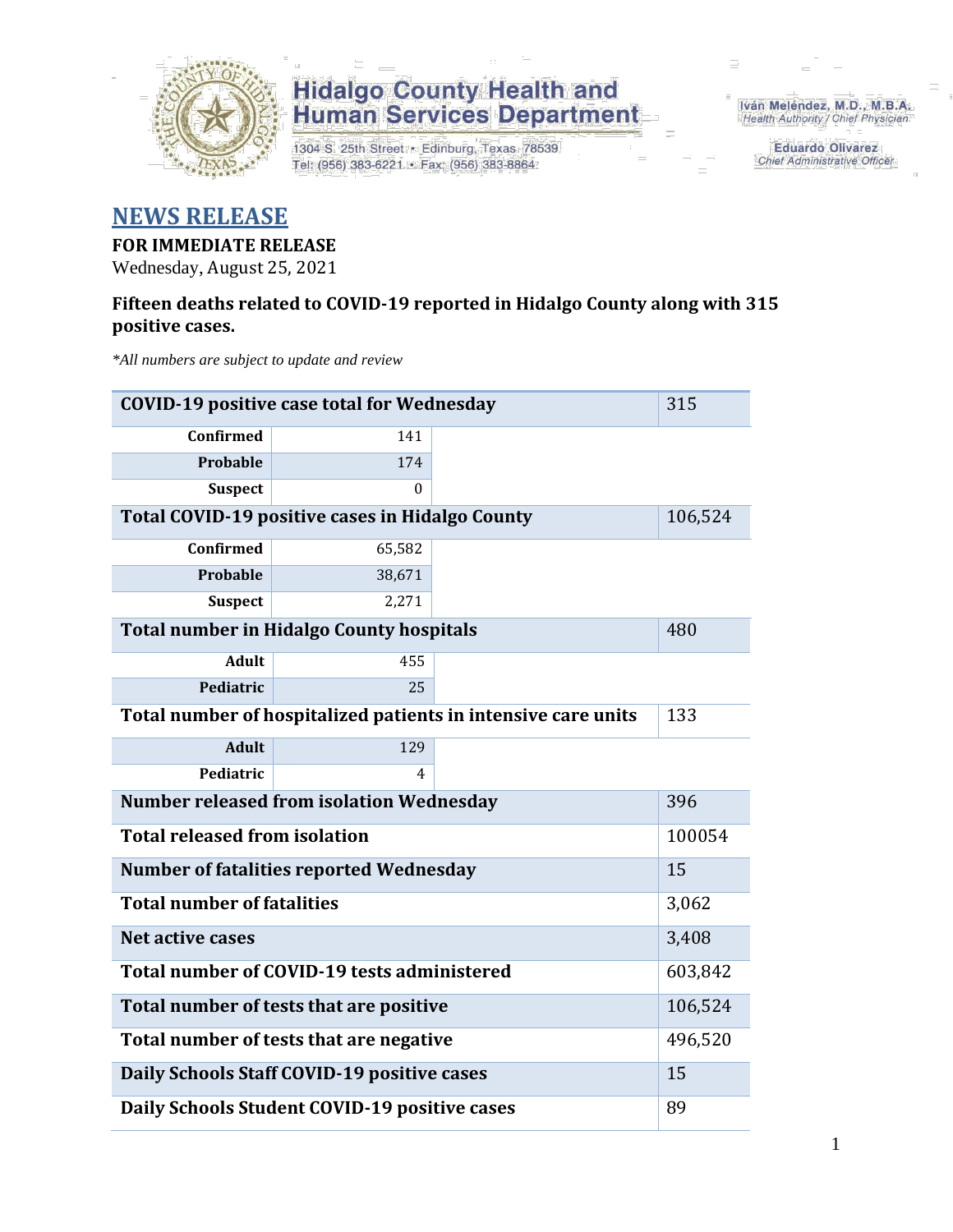

1304 S. 25th Street · Edinburg, Texas 78539 Tel: (956) 383-6221 · Fax: (956) 383-8864

Iván Meléndez, M.D., M.B.A. Health Authority / Chief Physician

> **Eduardo Olivarez Chief Administrative Officer**

*Hidalgo County uses the case status definition provided by the Texas Department of State Health Service's 2020 Epi Case Criteria Guide revised November 2020.*

- *1. Confirmed: A person who has tested positive through a molecular or PCR (oral or nasal swabs) test that looks for the presence of the virus's genetic material.*
- *2. Probable: A person who meets presumptive laboratory evidence through detection of COVID-19 by antigen test in a respiratory specimen.*
- *3. Suspect: A person who meets supported laboratory evidence through detection of specific antibodies in serum, plasma, whole body, and no prior history of being confirmed or probable case.*

*For more information of case status definition for COVID-19, please refer to:*

[https://www.dshs.state.tx.us/IDCU/investigation/epi-case-criteria-guide/2020-Epi-Case-Criteria-](https://www.dshs.state.tx.us/IDCU/investigation/epi-case-criteria-guide/2020-Epi-Case-Criteria-Guide.pdf)[Guide.pdf](https://www.dshs.state.tx.us/IDCU/investigation/epi-case-criteria-guide/2020-Epi-Case-Criteria-Guide.pdf)

|    | <b>Age Range</b> | <b>Gender</b> | <b>City</b> |
|----|------------------|---------------|-------------|
| 1  | 60s              | Female        | Alamo       |
| 2  | 50s              | Female        | Donna       |
| 3  | $70+$            | Female        | Donna       |
| 4  | $70+$            | Female        | Donna       |
| 5  | $70+$            | Male          | Donna       |
| 6  | 30 <sub>s</sub>  | Male          | Edinburg    |
| 7  | 40s              | Female        | Edinburg    |
| 8  | 50s              | Male          | Edinburg    |
| 9  | 40s              | Male          | Undisclosed |
| 10 | 50s              | Male          | McAllen     |
| 11 | 50s              | Male          | Undisclosed |
| 12 | 30 <sub>s</sub>  | Male          | Pharr       |
| 13 | 40s              | Male          | Pharr       |
| 14 | 50s              | Male          | Pharr       |
| 15 | 70+              | Female        | Pharr       |

#### The deaths include: Case Breakdown by Age Group:

| <b>Age Range</b> | <b>Number of Cases</b> |
|------------------|------------------------|
| $0 - 11$         | 61                     |
| $12 - 19$        | 49                     |
| 20s              | 40                     |
| 30 <sub>s</sub>  | 49                     |
| 40s              | 36                     |
| 50s              | 28                     |
| 60s              | 22                     |
| $70+$            | 30                     |
| Total:           | 315                    |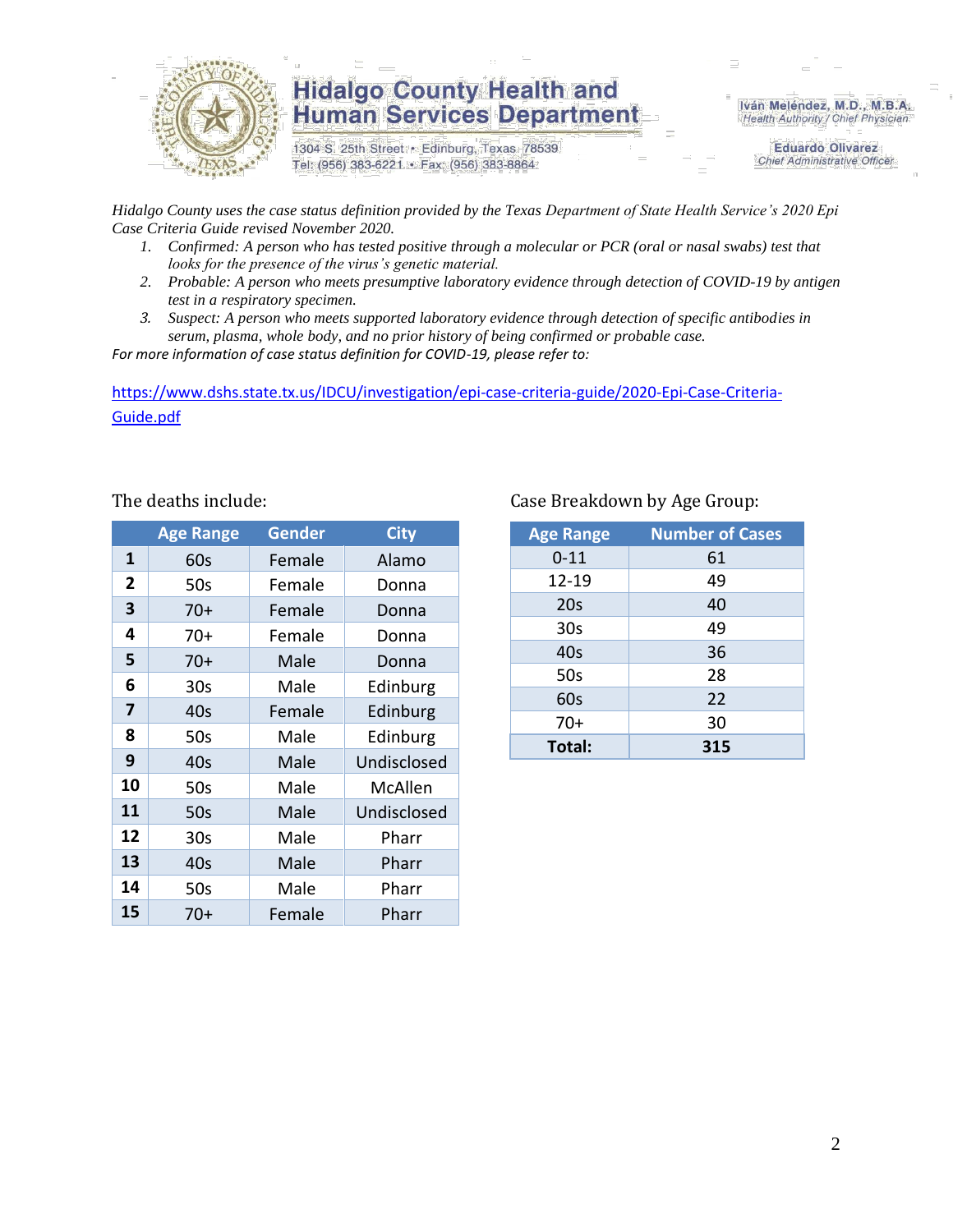

1304 S. 25th Street · Edinburg, Texas 78539 Tel: (956) 383-6221 · Fax: (956) 383-8864

Iván Meléndez, M.D., M.B.A.<br>Health Authority / Chief Physician

**Eduardo Olivarez** Chief Administrative Officer

#### Wednesday, August 25, 2021 positive cases include:

|                         | <b>Age Range</b> | Gender      | <b>City</b> |     | <b>Age Range</b> | Gender | <b>City</b> |
|-------------------------|------------------|-------------|-------------|-----|------------------|--------|-------------|
| $\mathbf{1}$            | $0 - 19$         | M           | Alamo       | 159 | 60s              | F      | McAllen     |
| 2                       | $0 - 19$         | F           | Alamo       | 160 | 60s              | F      | McAllen     |
| 3                       | $0 - 19$         | M           | Alamo       | 161 | $70+$            | F      | McAllen     |
| 4                       | $0 - 19$         | F           | Alamo       | 162 | $70+$            | Μ      | McAllen     |
| 5                       | $0 - 19$         | M           | Alamo       | 163 | $70+$            | M      | McAllen     |
| 6                       | $0 - 19$         | F           | Alamo       | 164 | $70+$            | F      | McAllen     |
| $\overline{\mathbf{z}}$ | $0 - 19$         | M           | Alamo       | 165 | $70+$            | M      | McAllen     |
| 8                       | $0 - 19$         | M           | Alamo       | 166 | $0 - 19$         | F      | Mercedes    |
| $\boldsymbol{9}$        | 20s              | M           | Alamo       | 167 | 30 <sub>s</sub>  | F      | Mercedes    |
| 10                      | 20s              | M           | Alamo       | 168 | 30 <sub>s</sub>  | Μ      | Mercedes    |
| 11                      | 40s              | F           | Alamo       | 169 | 40s              | M      | Mercedes    |
| 12                      | 60s              | F           | Alamo       | 170 | 50s              | F      | Mercedes    |
| 13                      | 60s              | $\mathsf F$ | Alamo       | 171 | 50s              | M      | Mercedes    |
| 14                      | 70+              | F           | Alamo       | 172 | $70+$            | M      | Mercedes    |
| 15                      | $70+$            | $\mathsf F$ | Alamo       | 173 | $0 - 19$         | M      | Mission     |
| 16                      | $70+$            | M           | Alamo       | 174 | $0 - 19$         | M      | Mission     |
| 17                      | $0 - 19$         | M           | Alton       | 175 | $0 - 19$         | M      | Mission     |
| 18                      | $0 - 19$         | M           | Alton       | 176 | $0 - 19$         | M      | Mission     |
| 19                      | $0 - 19$         | F           | Alton       | 177 | $0 - 19$         | M      | Mission     |
| 20                      | 20s              | M           | Alton       | 178 | $0 - 19$         | F      | Mission     |
| 21                      | 30 <sub>s</sub>  | M           | Alton       | 179 | $0 - 19$         | M      | Mission     |
| 22                      | 30s              | F           | Alton       | 180 | $0 - 19$         | F      | Mission     |
| 23                      | 40s              | M           | Alton       | 181 | $0 - 19$         | M      | Mission     |
| 24                      | $0 - 19$         | M           | Donna       | 182 | $0 - 19$         | M      | Mission     |
| 25                      | $0 - 19$         | $\mathsf F$ | Donna       | 183 | $0 - 19$         | M      | Mission     |
| 26                      | $0 - 19$         | F           | Donna       | 184 | $0 - 19$         | Μ      | Mission     |
| 27                      | 20s              | M           | Donna       | 185 | $0 - 19$         | M      | Mission     |
| 28                      | 20s              | F.          | Donna       | 186 | $0 - 19$         | F.     | Mission     |
| 29                      | 20s              | F           | Donna       | 187 | $0 - 19$         | M      | Mission     |
| 30                      | 20s              | F           | Donna       | 188 | $0 - 19$         | M      | Mission     |
| 31                      | 20s              | F           | Donna       | 189 | $0 - 19$         | M      | Mission     |
| 32                      | 30 <sub>s</sub>  | M           | Donna       | 190 | $0 - 19$         | F      | Mission     |
| 33                      | 30 <sub>s</sub>  | F           | Donna       | 191 | $0 - 19$         | M      | Mission     |
| 34                      | 30s              | F.          | Donna       | 192 | $0 - 19$         | M      | Mission     |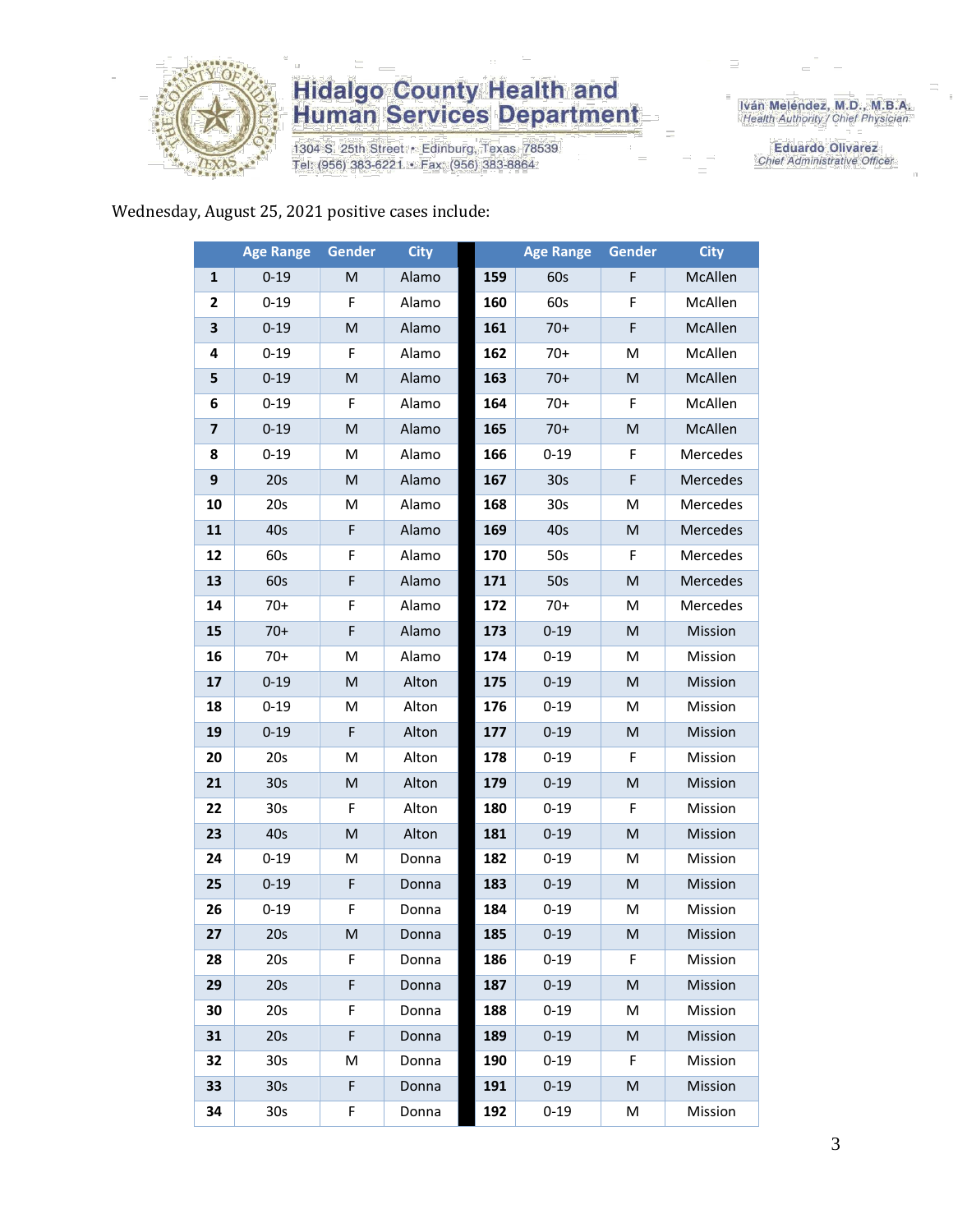

1304 S. 25th Street · Edinburg, Texas 78539 Tel: (956) 383-6221 · Fax: (956) 383-8864

Iván Meléndez, M.D., M.B.A.<br>Health Authority / Chief Physician

**Eduardo Olivarez** Chief Administrative Officer

| 35 | 50s      | M         | Donna    | 193 | $0 - 19$        | F | Mission |
|----|----------|-----------|----------|-----|-----------------|---|---------|
| 36 | $70+$    | M         | Donna    | 194 | $0 - 19$        | F | Mission |
| 37 | $70+$    | F         | Donna    | 195 | $0 - 19$        | F | Mission |
| 38 | $70+$    | F         | Donna    | 196 | $0 - 19$        | M | Mission |
| 39 | $70+$    | F         | Donna    | 197 | 20s             | M | Mission |
| 40 | $70+$    | F         | Donna    | 198 | 20s             | F | Mission |
| 41 | $0 - 19$ | F         | Edinburg | 199 | 20s             | F | Mission |
| 42 | $0 - 19$ | F         | Edinburg | 200 | 20s             | Μ | Mission |
| 43 | $0 - 19$ | M         | Edinburg | 201 | 20s             | M | Mission |
| 44 | $0 - 19$ | M         | Edinburg | 202 | 20s             | F | Mission |
| 45 | $0 - 19$ | M         | Edinburg | 203 | 20s             | F | Mission |
| 46 | $0 - 19$ | M         | Edinburg | 204 | 20s             | F | Mission |
| 47 | $0 - 19$ | M         | Edinburg | 205 | 20s             | F | Mission |
| 48 | $0 - 19$ | F         | Edinburg | 206 | 30 <sub>s</sub> | Μ | Mission |
| 49 | $0 - 19$ | M         | Edinburg | 207 | 30 <sub>s</sub> | F | Mission |
| 50 | $0 - 19$ | F         | Edinburg | 208 | 30 <sub>s</sub> | F | Mission |
| 51 | $0 - 19$ | M         | Edinburg | 209 | 30 <sub>s</sub> | F | Mission |
| 52 | $0 - 19$ | M         | Edinburg | 210 | 30s             | F | Mission |
| 53 | $0 - 19$ | F         | Edinburg | 211 | 40s             | F | Mission |
| 54 | $0 - 19$ | F         | Edinburg | 212 | 40s             | F | Mission |
| 55 | $0 - 19$ | M         | Edinburg | 213 | 40s             | M | Mission |
| 56 | $0 - 19$ | F         | Edinburg | 214 | 40s             | F | Mission |
| 57 | $0 - 19$ | M         | Edinburg | 215 | 40s             | F | Mission |
| 58 | $0 - 19$ | F         | Edinburg | 216 | 40s             | M | Mission |
| 59 | $0 - 19$ | M         | Edinburg | 217 | 50s             | M | Mission |
| 60 | $0 - 19$ | M         | Edinburg | 218 | 50s             | F | Mission |
| 61 | $0 - 19$ | M         | Edinburg | 219 | 50s             | F | Mission |
| 62 | $0 - 19$ | M         | Edinburg | 220 | 50s             | Μ | Mission |
| 63 | $0 - 19$ | F         | Edinburg | 221 | 60s             | F | Mission |
| 64 | $0 - 19$ | F         | Edinburg | 222 | 60s             | F | Mission |
| 65 | $0 - 19$ | F         | Edinburg | 223 | 60s             | M | Mission |
| 66 | $0 - 19$ | M         | Edinburg | 224 | 60s             | F | Mission |
| 67 | $0 - 19$ | M         | Edinburg | 225 | 60s             | M | Mission |
| 68 | $0 - 19$ | M         | Edinburg | 226 | 60s             | F | Mission |
| 69 | $0 - 19$ | ${\sf M}$ | Edinburg | 227 | $70+$           | M | Mission |
| 70 | $0 - 19$ | М         | Edinburg | 228 | $0 - 19$        | М | Pharr   |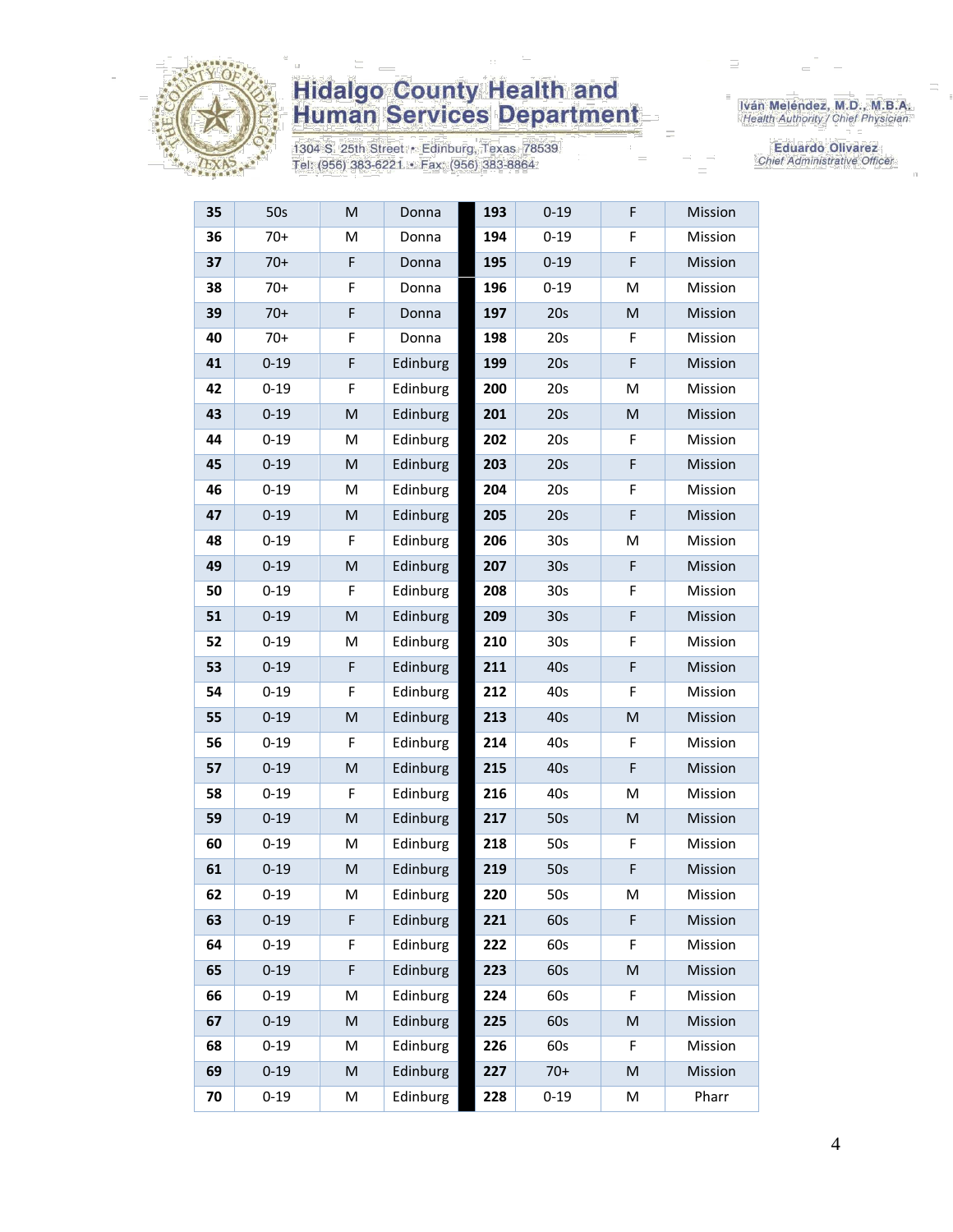

1304 S. 25th Street · Edinburg, Texas 78539 Tel: (956) 383-6221 · Fax: (956) 383-8864

Iván Meléndez, M.D., M.B.A.<br>Health Authority / Chief Physician

Eduardo Olivarez Chief Administrative Officer

| 71  | 20s             | F           | Edinburg | 229 | $0 - 19$        | M         | Pharr    |
|-----|-----------------|-------------|----------|-----|-----------------|-----------|----------|
| 72  | 20s             | F           | Edinburg | 230 | $0 - 19$        | M         | Pharr    |
| 73  | 20s             | F           | Edinburg | 231 | $0 - 19$        | ${\sf M}$ | Pharr    |
| 74  | 20s             | M           | Edinburg | 232 | 20s             | F         | Pharr    |
| 75  | 20s             | F           | Edinburg | 233 | 20s             | F         | Pharr    |
| 76  | 30 <sub>s</sub> | F           | Edinburg | 234 | 20s             | F         | Pharr    |
| 77  | 30 <sub>s</sub> | M           | Edinburg | 235 | 30 <sub>s</sub> | F         | Pharr    |
| 78  | 30 <sub>s</sub> | M           | Edinburg | 236 | 30 <sub>s</sub> | F         | Pharr    |
| 79  | 30 <sub>s</sub> | M           | Edinburg | 237 | 30 <sub>s</sub> | F         | Pharr    |
| 80  | 30 <sub>s</sub> | M           | Edinburg | 238 | 30 <sub>s</sub> | M         | Pharr    |
| 81  | 30 <sub>s</sub> | F           | Edinburg | 239 | 30 <sub>s</sub> | M         | Pharr    |
| 82  | 30s             | F           | Edinburg | 240 | 40s             | M         | Pharr    |
| 83  | 30 <sub>s</sub> | M           | Edinburg | 241 | 60s             | M         | Pharr    |
| 84  | 30 <sub>s</sub> | М           | Edinburg | 242 | 60s             | F         | Pharr    |
| 85  | 30 <sub>s</sub> | $\mathsf F$ | Edinburg | 243 | $70+$           | F         | Pharr    |
| 86  | 30 <sub>s</sub> | M           | Edinburg | 244 | $70+$           | M         | Pharr    |
| 87  | 40s             | M           | Edinburg | 245 | $70+$           | F         | Pharr    |
| 88  | 40s             | F           | Edinburg | 246 | $70+$           | F         | Pharr    |
| 89  | 40s             | M           | Edinburg | 247 | $70+$           | M         | Pharr    |
| 90  | 40s             | F           | Edinburg | 248 | $70+$           | F         | Pharr    |
| 91  | 40s             | M           | Edinburg | 249 | $70+$           | F         | Pharr    |
| 92  | 40s             | М           | Edinburg | 250 | $0 - 19$        | M         | San Juan |
| 93  | 40s             | $\mathsf F$ | Edinburg | 251 |                 | F         | San Juan |
|     |                 |             |          |     | $0 - 19$        |           |          |
| 94  | 40s             | M           | Edinburg | 252 | $0 - 19$        | F         | San Juan |
| 95  | 40s             | $\mathsf F$ | Edinburg | 253 | $0 - 19$        | F         | San Juan |
| 96  | 50s             | F           | Edinburg | 254 | $0 - 19$        | M         | San Juan |
| 97  | 50s             | M           | Edinburg | 255 | 20s             | F         | San Juan |
| 98  | 50s             | М           | Edinburg | 256 | 20s             | M         | San Juan |
| 99  | 50s             | M           | Edinburg | 257 | 20s             | F         | San Juan |
| 100 | 50s             | Μ           | Edinburg | 258 | 20s             | F         | San Juan |
| 101 | 50s             | M           | Edinburg | 259 | 30 <sub>s</sub> | F         | San Juan |
| 102 | 50s             | F           | Edinburg | 260 | 30 <sub>s</sub> | M         | San Juan |
| 103 | 60s             | M           | Edinburg | 261 | 30 <sub>s</sub> | F         | San Juan |
| 104 | 60s             | F           | Edinburg | 262 | 40s             | F         | San Juan |
| 105 | 60s             | F           | Edinburg | 263 | 40s             | M         | San Juan |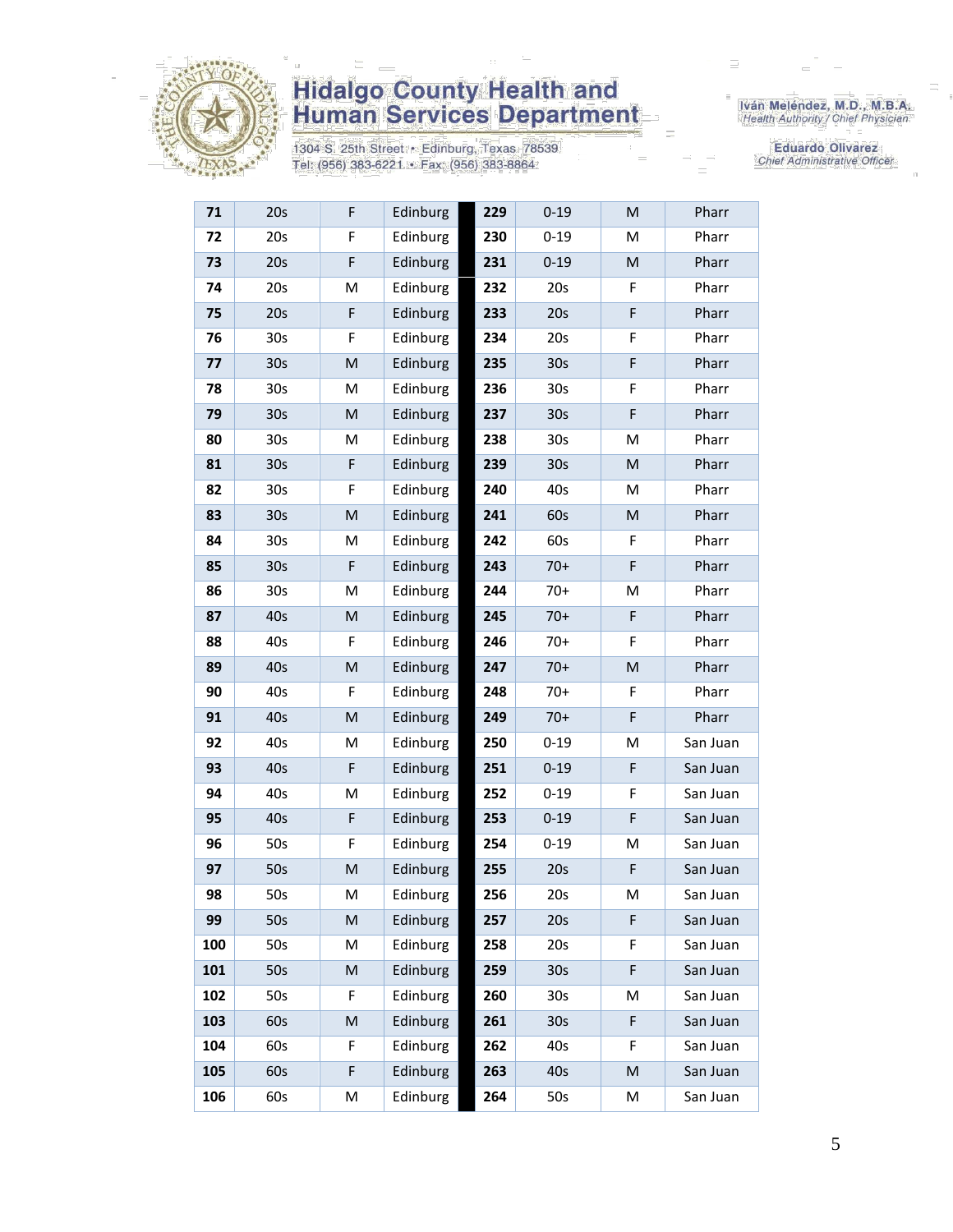

1304 S. 25th Street • Edinburg, Texas 78539<br>Tel: (956) 383-6221 • Fax: (956) 383-8864

Iván Meléndez, M.D., M.B.A.<br>Health Authority / Chief Physician

Eduardo Olivarez Chief Administrative Officer

| 107 | $70+$           | F                                                                                                          | Edinburg | 265 | 50s             | M  | San Juan    |
|-----|-----------------|------------------------------------------------------------------------------------------------------------|----------|-----|-----------------|----|-------------|
| 108 | $70+$           | F                                                                                                          | Edinburg | 266 | 50s             | M  | San Juan    |
| 109 | $70+$           | $\mathsf{M}% _{T}=\mathsf{M}_{T}\!\left( a,b\right) ,\ \mathsf{M}_{T}=\mathsf{M}_{T}\!\left( a,b\right) ,$ | Edinburg | 267 | 60s             | M  | San Juan    |
| 110 | $70+$           | F                                                                                                          | Edinburg | 268 | $0 - 19$        | F  | Undisclosed |
| 111 | $0 - 19$        | M                                                                                                          | Hidalgo  | 269 | $0 - 19$        | F  | Undisclosed |
| 112 | 20s             | F                                                                                                          | Hidalgo  | 270 | $0 - 19$        | F  | Undisclosed |
| 113 | 20s             | F                                                                                                          | Hidalgo  | 271 | $0 - 19$        | F  | Undisclosed |
| 114 | 40s             | $\mathsf F$                                                                                                | Hidalgo  | 272 | $0 - 19$        | F  | Undisclosed |
| 115 | 50s             | $\mathsf F$                                                                                                | Hidalgo  | 273 | $0 - 19$        | M  | Undisclosed |
| 116 | $0 - 19$        | F                                                                                                          | McAllen  | 274 | $0 - 19$        | F  | Undisclosed |
| 117 | $0 - 19$        | $\mathsf F$                                                                                                | McAllen  | 275 | 20s             | F  | Undisclosed |
| 118 | $0 - 19$        | M                                                                                                          | McAllen  | 276 | 30 <sub>s</sub> | M  | Undisclosed |
| 119 | $0 - 19$        | F                                                                                                          | McAllen  | 277 | 30s             | F  | Undisclosed |
| 120 | $0 - 19$        | F                                                                                                          | McAllen  | 278 | 30 <sub>s</sub> | F  | Undisclosed |
| 121 | $0 - 19$        | $\mathsf F$                                                                                                | McAllen  | 279 | 30 <sub>s</sub> | F  | Undisclosed |
| 122 | $0 - 19$        | M                                                                                                          | McAllen  | 280 | 30 <sub>s</sub> | F  | Undisclosed |
| 123 | $0 - 19$        | M                                                                                                          | McAllen  | 281 | 40s             | M  | Undisclosed |
| 124 | $0 - 19$        | M                                                                                                          | McAllen  | 282 | 40s             | F  | Undisclosed |
| 125 | $0 - 19$        | M                                                                                                          | McAllen  | 283 | 40s             | M  | Undisclosed |
| 126 | $0 - 19$        | M                                                                                                          | McAllen  | 284 | 40s             | M  | Undisclosed |
| 127 | $0 - 19$        | M                                                                                                          | McAllen  | 285 | 50s             | M  | Undisclosed |
| 128 | $0 - 19$        | F                                                                                                          | McAllen  | 286 | 50s             | F  | Undisclosed |
| 129 | $0 - 19$        | F                                                                                                          | McAllen  | 287 | 50s             | M  | Undisclosed |
| 130 | $0 - 19$        | M                                                                                                          | McAllen  | 288 | 50s             | F  | Undisclosed |
| 131 | $0 - 19$        | M                                                                                                          | McAllen  | 289 | $70+$           | F  | Undisclosed |
| 132 | $0 - 19$        | М                                                                                                          | McAllen  | 290 | $70+$           | F  | Undisclosed |
| 133 | $0 - 19$        | M                                                                                                          | McAllen  | 291 | $0 - 19$        | M  | Weslaco     |
| 134 | $0 - 19$        | M                                                                                                          | McAllen  | 292 | $0 - 19$        | F. | Weslaco     |
| 135 | 20s             | F.                                                                                                         | McAllen  | 293 | $0 - 19$        | F  | Weslaco     |
| 136 | 20s             | Μ                                                                                                          | McAllen  | 294 | $0 - 19$        | Μ  | Weslaco     |
| 137 | 20s             | F                                                                                                          | McAllen  | 295 | $0 - 19$        | M  | Weslaco     |
| 138 | 20s             | F                                                                                                          | McAllen  | 296 | 20s             | M  | Weslaco     |
| 139 | 20s             | M                                                                                                          | McAllen  | 297 | 20s             | F  | Weslaco     |
| 140 | 20s             | M                                                                                                          | McAllen  | 298 | 30 <sub>s</sub> | M  | Weslaco     |
| 141 | 30 <sub>s</sub> | F                                                                                                          | McAllen  | 299 | 30 <sub>s</sub> | F  | Weslaco     |
| 142 | 30 <sub>s</sub> | F                                                                                                          | McAllen  | 300 | 30s             | М  | Weslaco     |